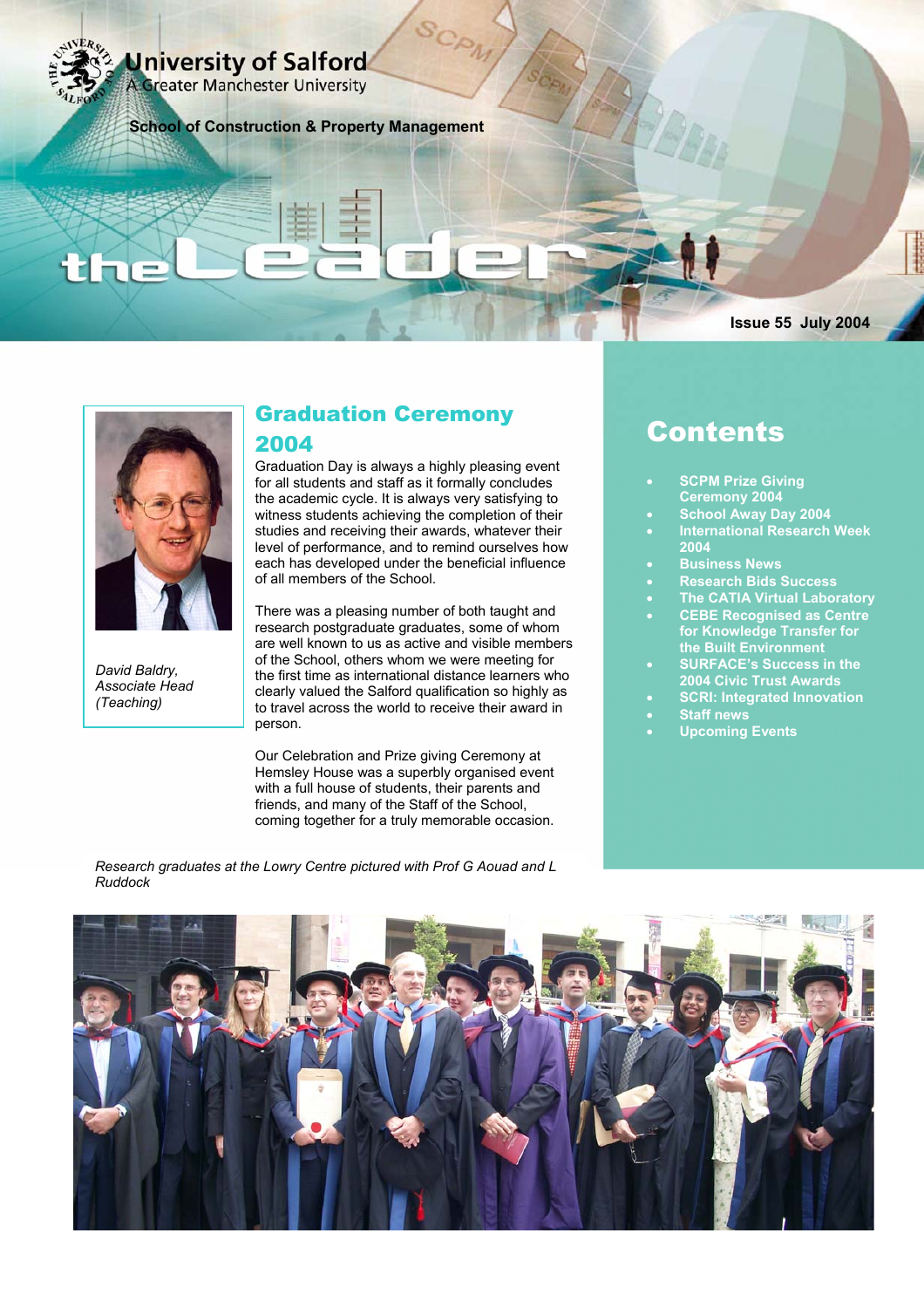# Prize Giving Ceremony 2004



List of Prize winners **ABE Prize**  Andrew Wiliam Hodgson

**Bruntwood Prize**  Lee Robert Watts

**Building Magazine Prizes**  John Bowker Jonanne Clare Holme Ian Anthorny Goodwin John Steven Shaw

**Christopher Thomas Memorial Prize**  Neil John Houlihan

**Construction Management and Economics Prize**  John Bowker Damian Michael O'Hanlon

**EC Harris Prize** Joanne Clare Holme

**Contractors Prizes**  Suzanne Deanne Craig John Luke Smith

**Gerald Brown Memorial Prize**  Wesley Erlam (level 4 student)

**GVA Grimley Scholarship Prizes**  Keith Day Andrew Morgan

**Property Week Prize**  Christine Deane

**RICS Prizes**  Daniel Maull (level 1 student) Wesley Erlam (level 2 student)

**School Prizes** 

David Colin Clitheroe Steven Wassall Stephen Joseph O'Grady Deborah Lllingworth (level 1 student)

**University Prizes**  John Bowker Joanne Clare Holme Nova Turner Lee Robert Watts

**We would like to congratulate all the prize winners and our graduates and wish them every success in their future career!** 

## Borderless learning

Mel Lees, the Programme Director of MSc Project Management in Construction, was very pleased to meet his four graduates on the graduation ceremony. As the programme is delivered by the Internet, it was the first time that they could talk to each other face to face.

From left:

Bob Williams, has completed the programme after a serious illness and has now made a career change.

Geoff Lam, from Korea, now works in Manchester for an architectural practice.

Seok Ki Min, living and working in Korea, brought his wife and family to Salford for the graduation.

Ged Hutton, started the programme while working in Barbados. He then moved back to England before heading off to the Philippines. He completed the programme while working in Bahrain after another short spell in the UK.



*Graduates on MSc Project Management in Construction*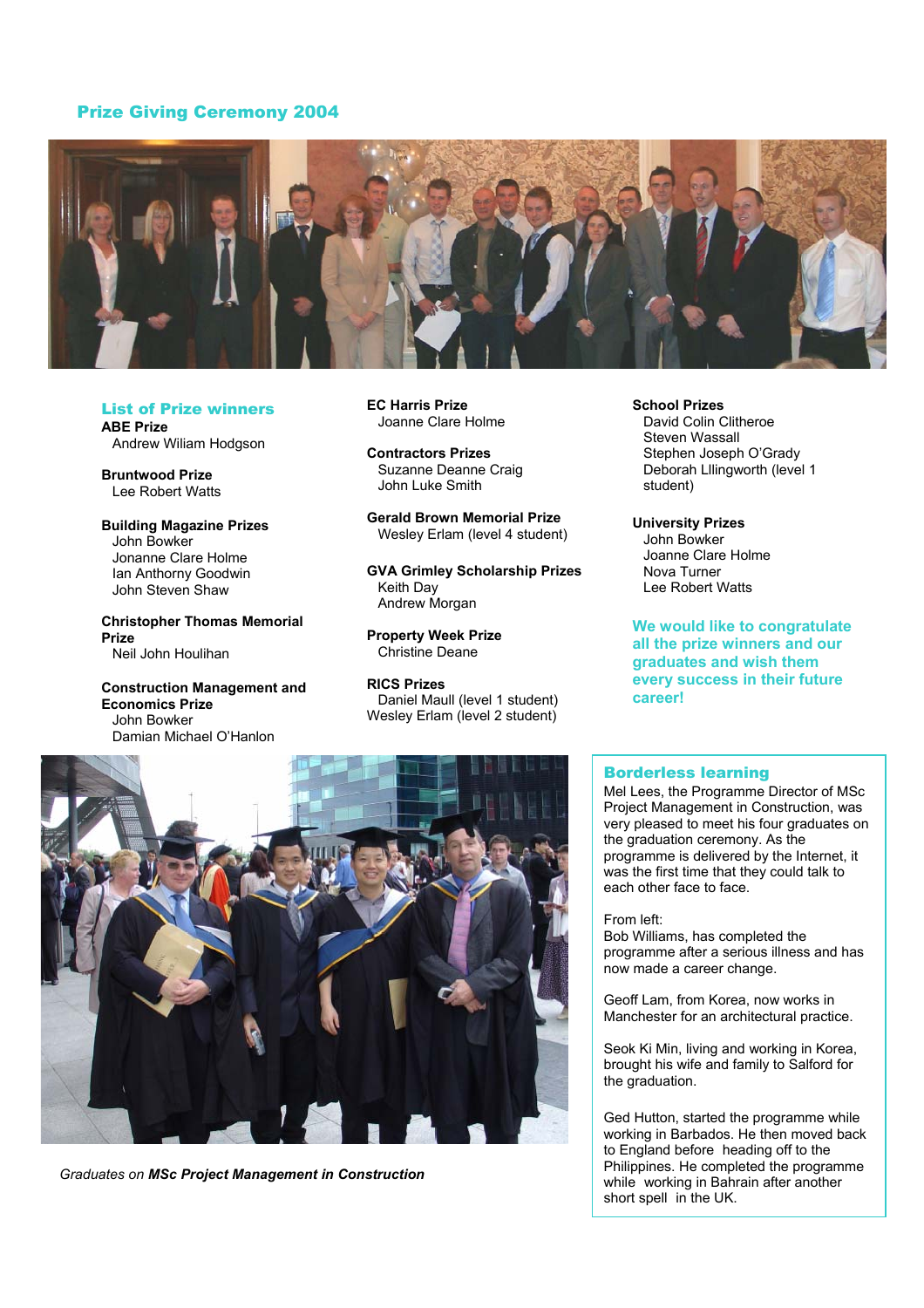# School Away Day, 23rd April 2004

The 2004 School Away Day was held at Salford Quays in April. The Away Day brought together 90 members of staff, visiting professors and PhD students to debate the future development of the School. The concept of the day was to involve as many stakeholders as possible in sustaining the success of the School. The Away Day adopted a parliamentary style debate to stimulate the discussion. The engagement and enthusiasm from the attendance were impressive.

Reviewing the Away Day, Professor Ghassan Aouad, Head of School, commented: "The discussion proved that change seems to be inevitable. We also need to be flexible. As demonstrated at the Away Day, the idea of the 'Virtual School' should not consist of virtual interaction only, as the human element plays a big part in our success. I believe the

International Research Week 2004



The School recently hosted the first International Research Week, which comprised SCRI Industry Day, SCRI Symposium and the 4th International Post Graduate Research Conference. SCRI Industry day saw a debate between Industry and Academia, with leading industrialists and academics discussing 'Bridging the gap between industry and academia.'

The 1st International SCRI Symposium was well supported with 50 papers from industry and academia, and 80 delegates attending over the two day conference.

School will go from strength to strength with support from all our members of staff, students, visiting professors and external examiners.





The 4th International Research Postgraduate Conference was attended by about 120 delegates with 76 papers being presented. Seven prizes were awarded from BuHu, SCRI, RICS, ARCOM and Blackwells Science.

It was a very successful week, and our thanks go to all those who contributed.

# Prize winners at IRW 2004

**ARCOM Prize**  David Manase Wolverhampton University

**BuHu Prizes**  Sepani Senaratne **SCPM** 



Ruben Vrijhoef Eastern Mediterranean University







**SCRI prizes**  Cemil Atakara Eastern Mediterranean University

Sebastien Beyh **SCPM** 



**Blackwells Science**  Patricia Tzortzopoulos **SCPM** 

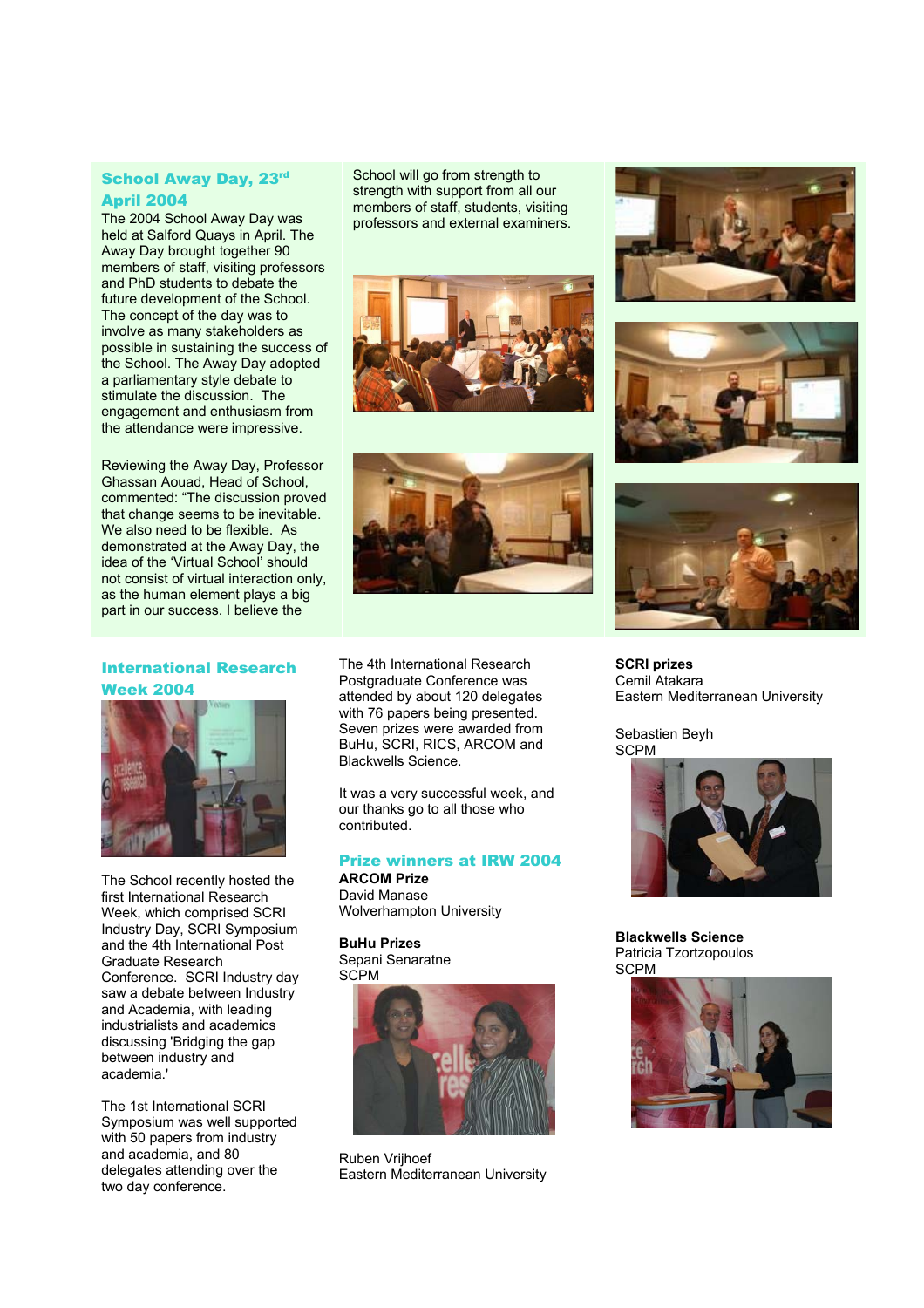#### Business News

Since April, Marketing has organised and attended a series of recruitment exhibitions, including Interbuild 2004, a high profile event for the UK construction sector. It consisted of 20 halls, filled stands from contractors. construction companies, IT companies, publishers with 700,00 visitors attended. 280 copies of various brochures were distributed to enquirers.



*SCPM stand at Interbuild*

 We held a Taster Day for 40 sixth formers from St John Rigby Sixth Form College. Their tutor Helen Corrie commented:"After the event, the feedback from students has been very good. Hopefully we will be able to visit you again next year."

David Eaton and Mark Shepherd successfully hosted a Construction Taster Day for two Aim Higher Cheshire and Warrington High Schools. Pupils commented on the day: "I liked it when we worked in different teams and worked against each other". 99% said the roller coaster exercise at SCPM was the most enjoyable part on the day. The Aim Higher coordinator has decided to bring 14 schools to Salford next year. SCPM will host one each term.



*Making the model* 

#### Research Bids success

#### **EUA Doctoral Programme Project**  *Innovative Practice for Doctoral Programmes*

The European University Association Doctoral Programme bid submitted by Salford University has been successful and has been selected under the theme "Innovative Practice". This proposal was jointly prepared by BuHu and IRIS and Dilanthi Amaratunga leads BuHu's submission. As part of this project, experiences of developing new and innovative practices for doctoral programmes will be compared. It will further include initiatives such as structured interdisciplinary programmes, partnerships with industry and business. development of doctoral schools and the introduction of a European dimension in doctoral training programmes.

# Welcome new SCPM Visiting professor



We are pleased to welcome new visiting professor **Graham Hillier,**  Director of Construction in Corus.

 SCPM currently has 18 visiting professors. With their strong academic background and the extensive relationship with the industry, visiting professors have contributed to SCPM's success. We'd like to say thank you to all visiting professors. For a full list of academic profiles of all visiting professors, please visit www.scpm.salford.ac.uk or email: c.l.hyde@salford.ac.uk

# The CATIA virtual laboratory: a possible revolutionised curriculum?

SCPM, alongside Massachusetts Institute of Technology, Hong Kong Polytechnic, the Royal Melbourne Institute of Technology, & Stanford University (considered to be world leaders in construction education) are working together with Gehry Partners LLP and Dassault Systemes on an initiative endeavouring to develop a

virtual laboratory for architecture and construction based on CATIA software.

This laboratory will use the latest CATIA technology to develop a virtual reality environment with the intention of improving teaching, research and interaction with industry. This will enable exchange of knowledge through the use of IT tools which will form a virtual laboratory for the exploration, testing, and simulation of ideas and concepts for all aspects of new and existing buildings. Professor Peter Brandon, one of the initiators of this project, commented: "This is a very exciting opportunity for us as it could become the root of a new curriculum for the teaching of all disciplines in the built environment and augment research into better products, performance, processes and use. It could change the construction educational syllabus and revolutionise current curriculum."

CATIA software, known as computer aided three-dimensional interactive application, has been used very successfully by the aircraft industry over recent years. Gehry Partners LLP, a world high flyer in the architectural sector, is a pioneer in using CATIA software in architecture design and is developing a digital project package that will enable it to be used in this newly created laboratory. Graduates from Salford and other partner universities will be able to access Gehry's case studies. With the software's assistance they can assess potential problems in advance and also figure out quantities and costs accurately. In other words, they can build a virtual building and gauge all the practical resources necessary via the computer.

For further information, please email p.s.brandon@salford.ac.uk



*A new building in MIT, designed by Gehry Partners LLP*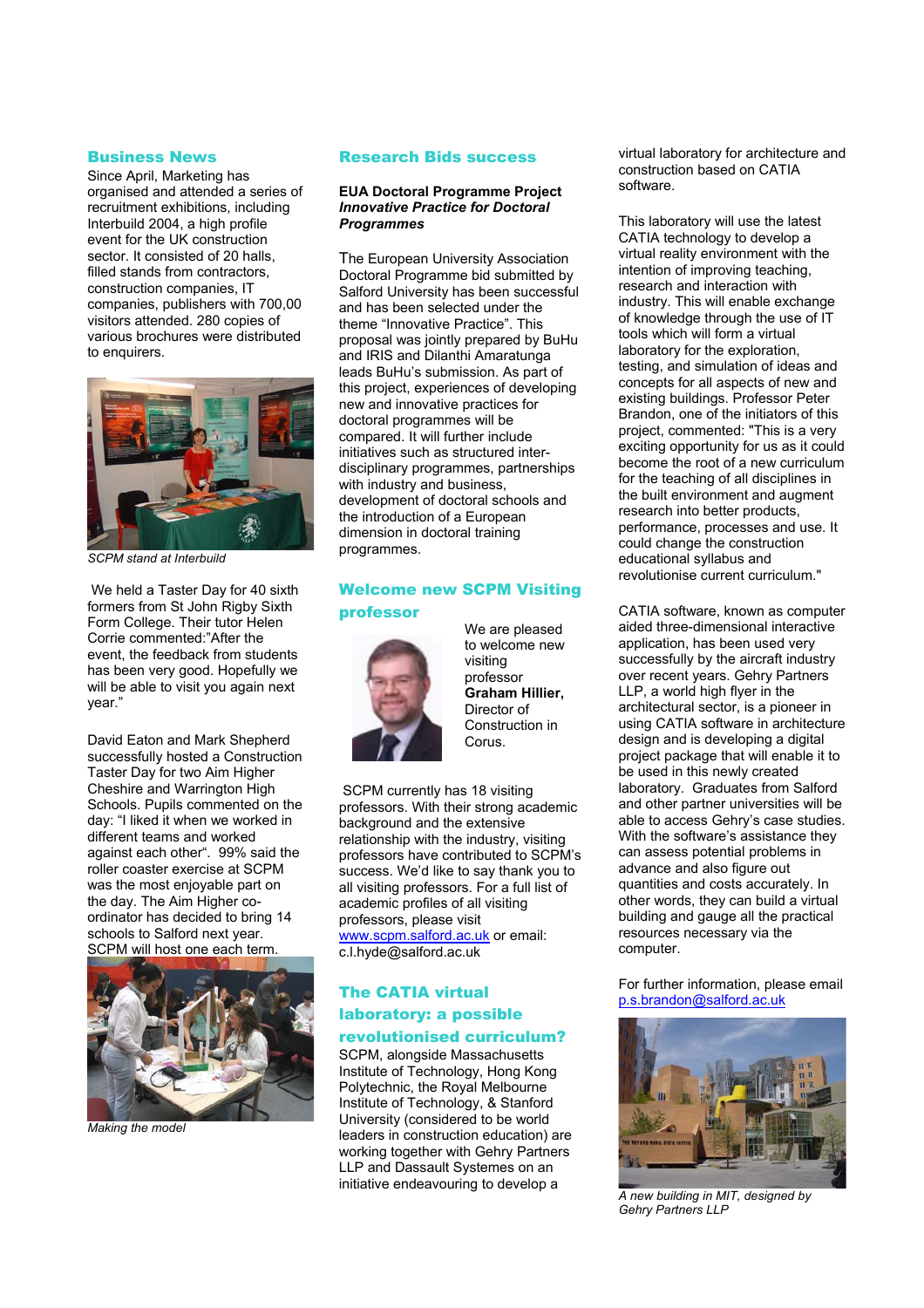# CEBE recognised as Centre for Knowledge Transfer for the Built **Environment**

CEBE has won its bid to the Higher Education Innovation Fund for a Construction Knowledge Exchange. The project is worth £1million in the first two years, with the expectation that funding will be extended for a further three years.

The award is part of a UK Government drive to create a portfolio of knowledge exchanges to improve the added-value of the university sector in the UK economy. A total of 22 knowledge exchanges have been created in this round.

Mel Lees, Deputy Director of CEBE, commented: "CEBE is highly delighted to have won this important and groundbreaking opportunity. It reflects the high standing and hard work of the CEBE group, both in Salford and Cardiff, and recognises the valuable work CEBE has been doing through its ACBEE project (Accelerating Change in Built Environment Education)".

CEBE has also been successful in attracting funding to support phase 2 of its ACBEE project. CITB-ConstructionSkills is providing £50k for the next 12 months and CEBE is currently exploring other sources of matched funding. This project is aimed at promoting better dialogue between higher education institutions and industry and has been very successful in identifying case studies of excellence.

CEBE is the Centre for Education in the Built Environment in which the School of Construction and Property Management at the University of Salford is a strategic partner with the University of Cardiff. CEBE was part of the Learning Teaching Support Network and is now part of the newly formed Higher Education Academy and is funded by HEFCE as a subject centre for academics in the built environment.

For further information, please Email: m.a.lees@salford.ac.uk

#### SURFACE's success in the

#### 2004 Civic Trust Awards

SURFACE team's effort as an advisor to the project of Swansea Sail Bridge accessibility has been awarded a 2004 Civic Trust Award. Marcus Ormerod, Director of SURFACE said: "The bridge is part of a much larger redevelopment of the dock area and will eventually be about 40 buildings and we have been working with the Welsh Development Agency on it for about 18 months - the bridge with Flint & Neill Partnership was the first part we were involved in."



The Award Manager congratulated the team: "This year we had 400 entries, so your achievement is very significant and was won against strong competition."

Andrew Lewis, represented the team, received a plaque in the Award ceremony on Thursday 30<sup>th</sup> June.



SURFACE is also actively involved in organising a one-day seminar – **Fire Safety for Disabled People** being held at the Armouries in Leeds in October 2004. It is being organised in conjunction with the Chief Fire Officers Association and is looking into how disabled people may be safely evacuated from buildings in an emergency. SURFACE are analysing the data from a round table event being held on 21<sup>st</sup> July 2004 and presenting the findings at this conference.

#### Integrated Innovation

Since its launch in June 2002, SCRI has grown strongly in the field of construction innovation. The fact that SCRI is working with more than 60 industrial organisations suggests that this approach is already having a positive impact.

SCRI's Forums contributes to its success. These are regular training workshops where industry representatives are invited to discuss their research needs, learn about the innovative research being carried out and suggest problems that SCRI might look into. Another secret of SCRI's success is the generic approach to problems which can be apllied to many sectors.

Examples include SCRI's work on process mapping. This was so well received that it has become a flagship method for process mapping, and a number of companies working in different areas have now taken up the results and customised the process to suit their own organisational needs.

SCRI has also expended its research to develop the concept of threedimensional computer modelling of the built environment to cope with whole-life construction issues in the design of modern buildings and facilities. So far this project has developed an nD prototype tool that incorporates aspects of accessibility, costing, sustainability and crime prevention. It is currently being tested on the extension of the flagship Lowry building and a social housing development project in Gibraltar. This work has led to collaboration with more than 75 European partners in the 12m euros Framework 6 Intelligent Cities (INTELCITIES) project.

Professor Aouad commented:" All in all, I would say that becoming an Innovative Manufacturing Research Centre has given us a lot more flexibility. It's really transformed the way we do our research!"